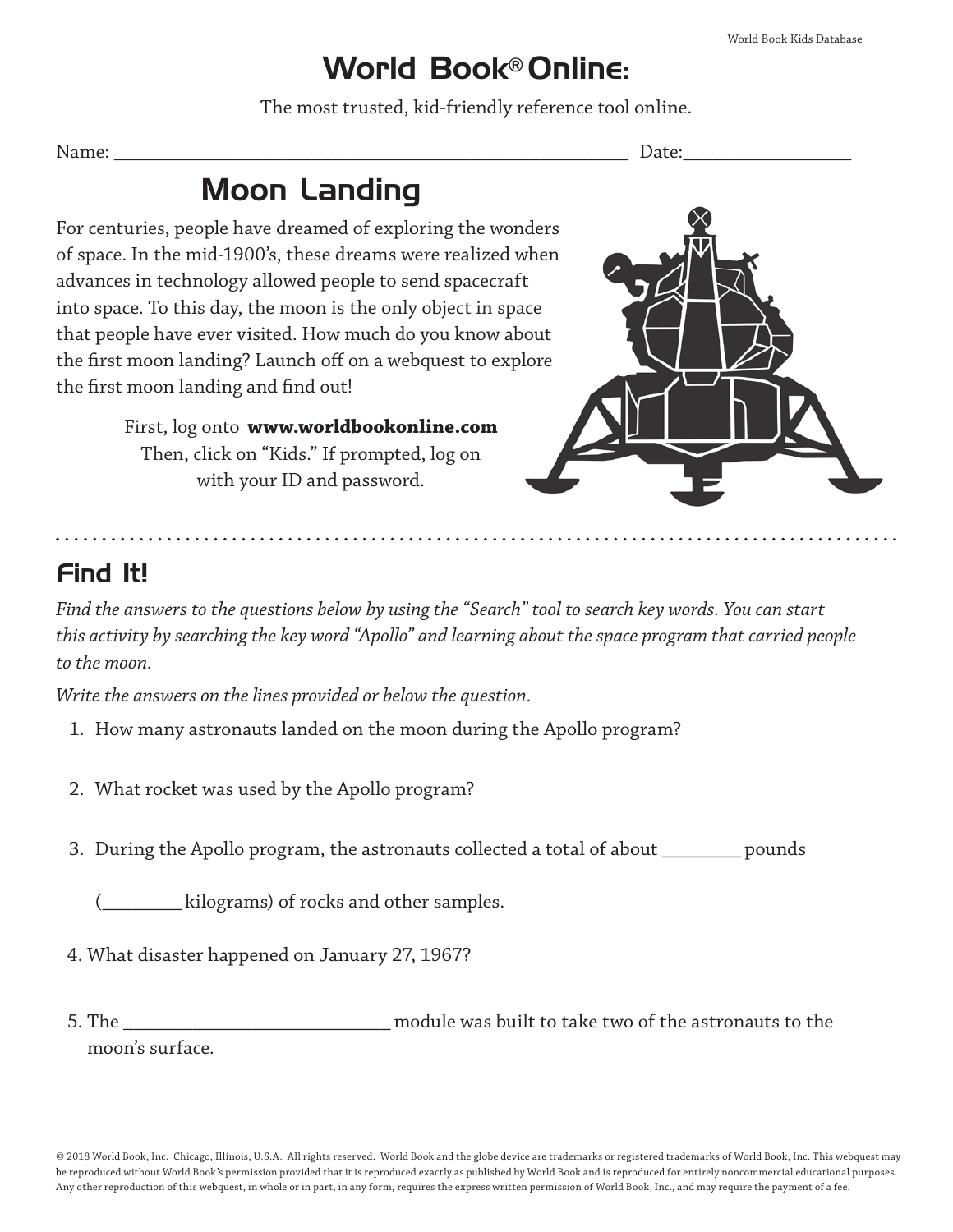| 6. Answer these questions about the first moon landing:                                                                                                                                                                         |
|---------------------------------------------------------------------------------------------------------------------------------------------------------------------------------------------------------------------------------|
| a. Apollo mission which first landed on the moon _______________________________                                                                                                                                                |
|                                                                                                                                                                                                                                 |
|                                                                                                                                                                                                                                 |
| <u> 1989 - Johann John Stone, market fan it ferskearre fan it ferskearre fan it ferskearre fan it ferskearre fan i</u><br>d. Name of the flat area on the moon where the astronauts set down ____________________               |
| e. Astronaut who stayed aboard the command module ______________________________                                                                                                                                                |
| <b>Space exploration</b>                                                                                                                                                                                                        |
| Go to the "Space exploration" article and answer these questions.                                                                                                                                                               |
| 7. Large, heavy spacecraft need a powerful _____________________________ to launch them.                                                                                                                                        |
| $\sim$ , and the set of the set of the set of the set of the set of the set of the set of the set of the set of the set of the set of the set of the set of the set of the set of the set of the set of the set of the set of t |

- 8. In the middle of World Book's "Space exploration" article there are a few paragraphs about how astronauts live in space. Write one thing from those paragraphs that you thought was interesting.
- 9. How long can a space suit keep an astronaut alive?
- 10. Who was the first human being to travel in space?

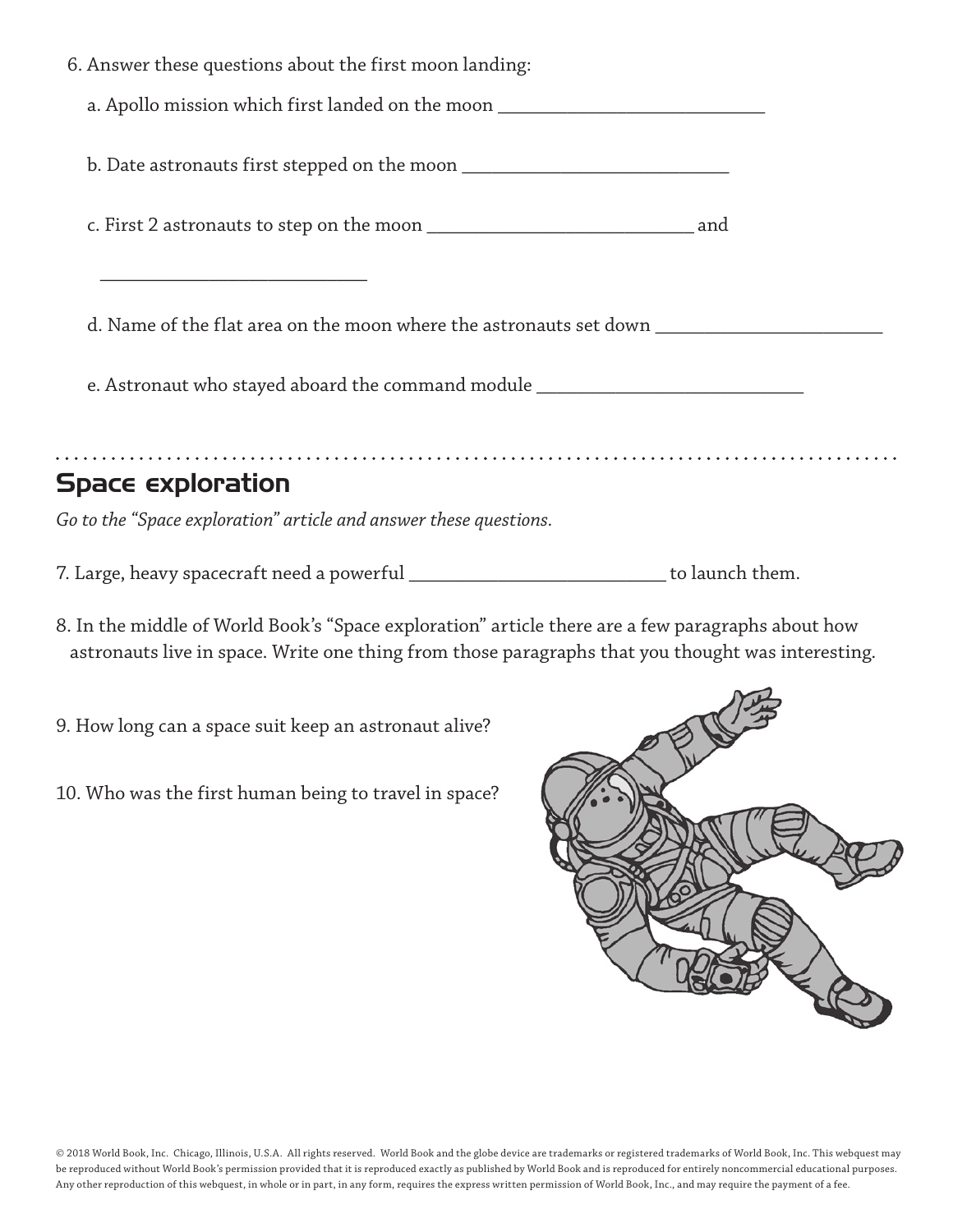## Apollo 11 Astronauts

*There were three astronauts on the Apollo 11 mission to the moon. Look up World Book's article on each astronaut and, in the boxes below, write a short piece of new information you learned about each one.*

11. One new fact about Neil Armstrong

12. One new fact about Buzz Aldrin

13. One new fact about Michael Collins

### The Moon: True or False

*Go to the "Moon" article. Write "True" if the statement about the moon is correct. If the statement is not correct, write "False" and correct the statement in the space below.*

14. The moon's sky is always black, even in the daytime, and the stars are always visible.

\_\_\_\_\_\_\_\_\_\_\_ 15. The force of gravity on the moon is weaker than gravity on Earth.

16. The moon is about the same size as the sun.

17. The moon has many big, bowl-shaped holes called craters.

18. Earth is the only planet with a moon.



© 2019 World Book, Inc. Chicago, Illinois, U.S.A. All rights reserved. World Book and the globe device are trademarks or registered trademarks of World Book, Inc. This webquest may be reproduced without World Book's permission provided that it is reproduced exactly as published by World Book and is reproduced for entirely noncommercial educational purposes. Any other reproduction of this webquest, in whole or in part, in any form, requires the express written permission of World Book, Inc., and may require the payment of a fee.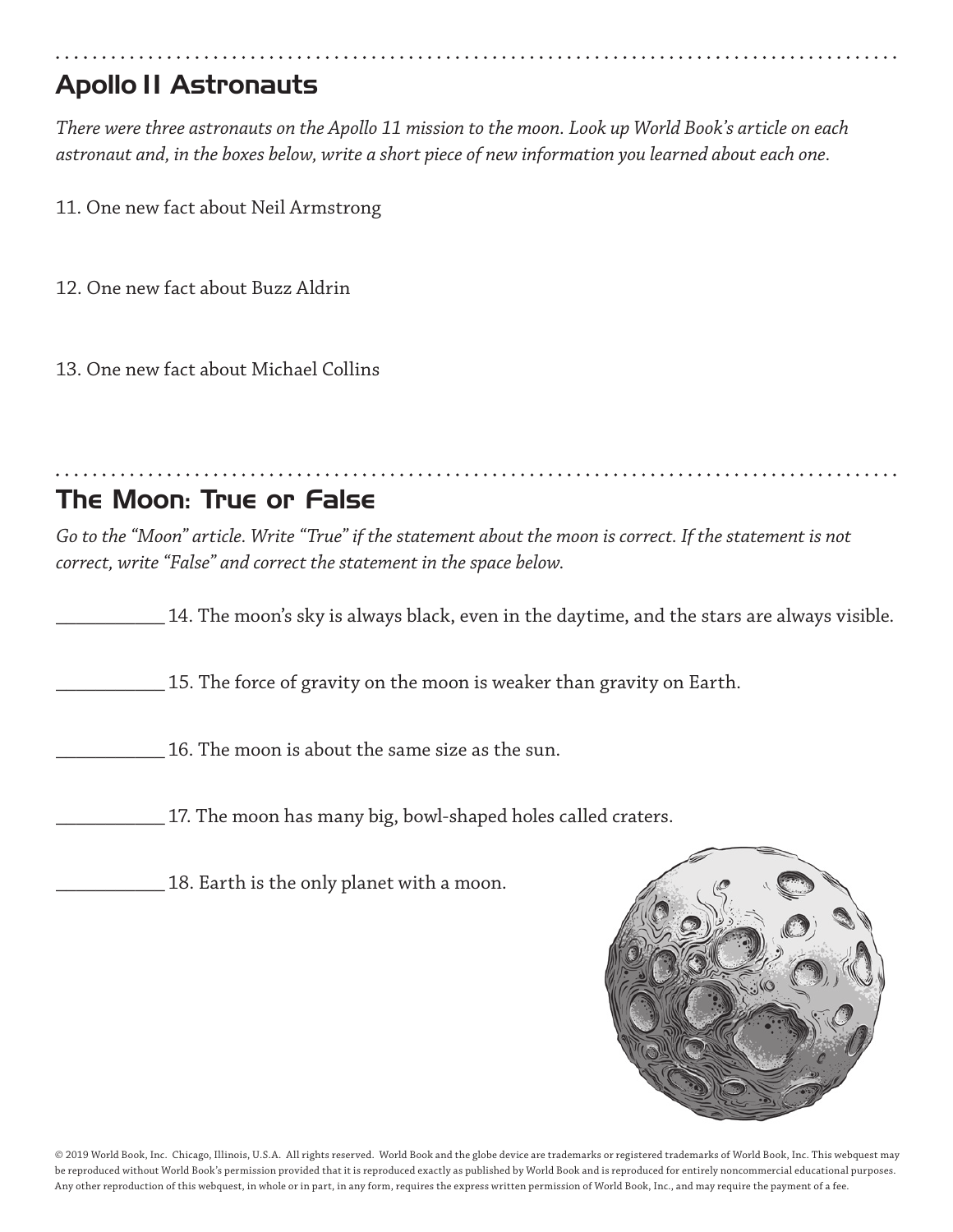### What's the Word?

*Questions 19-29. Find the words hidden within the puzzle from the list below. The words may be spelled out vertically (up and down), horizontally (across), or diagonally (slanted). Also, the words may be spelled in the right order, or they may be spelled backwards.* 

| APOLLO             |        | K V H G S Y F |              |        |              |                                  |                     |              |                    |                   |               |                |                              |                |                |               | B B H Q T K K L A F |                   |
|--------------------|--------|---------------|--------------|--------|--------------|----------------------------------|---------------------|--------------|--------------------|-------------------|---------------|----------------|------------------------------|----------------|----------------|---------------|---------------------|-------------------|
| <b>ASTRONAUT</b>   | F      | P             | W            | T      | O            | N                                | R                   | R            | U                  | S                 | I             | V              | Η                            | G              | J              | K J           |                     | N                 |
| <b>BUZZ ALDRIN</b> | F<br>Y | Y             | N            |        | W            |                                  | U                   | F            | 7.<br>7.           | U<br>E            | P<br>W        | N<br>F         | X<br>$\mathcal{C}$           | B<br>$\subset$ | P<br>T         | Z.<br>Y       | V                   | E<br>$\mathbf{I}$ |
| <b>CRATER</b>      | V      |               | E            |        | N            |                                  | A                   | Y            | A                  | Y                 | $\mathcal{C}$ | J              | X                            | K              | N              | B             |                     | Ι.                |
| EARTH              | R      | E             | D            |        | $\mathbf{P}$ | O                                | N                   | A            | Т.                 | $\overline{O}$    | N             | A              | X                            | H              | B              | A             | M A                 |                   |
| LUNAR MODULE       | R<br>S | Ε             | Ε<br>Υ       | U<br>N | L<br>Q       | $\mathcal{C}_{\mathcal{C}}$<br>L | $\Omega$<br>$\rm R$ | K<br>Y       | D<br>R             | E<br>$\mathbf{I}$ | J<br>N        | H<br>M         | $\mathbf{P}$<br>$\mathbf{I}$ | D<br>S         | Χ<br>L         | X<br>W        | $\top$<br>A M       | R                 |
| MICHAEL COLLINS    | Ε      | G             | S            | A      | F            | Ε                                | T                   | G            | $\mathbf{I}$       | G                 | U             | $\overline{O}$ | $\Omega$                     | $\Omega$       |                | B             | W S                 |                   |
| <b>MOON</b>        | B      | $\bigcap$     |              | R      | D            | A                                | <sub>S</sub>        | $\mathbf{I}$ | N                  | D                 | J             | N              | $\Omega$                     | V              | E              | E             |                     | T                 |
| NEIL ARMSTRONG     | Z      | Z<br>G        |              | K O    | M            | $\mathcal{C}$                    | N M H H A T<br>S.   | H            | R X Y Y Y M Q<br>M | Z                 | V             | P              | Y                            | K              | $\overline{O}$ | D<br>F        | N R<br>S.           | $\circ$           |
| ROCKET             | U      | E             |              | D      | P            |                                  | N                   | V            | Η                  | B                 | $\mathbb{R}$  | E              | T                            | A              | $\mathbb{R}$   | $\mathcal{C}$ | X N                 |                   |
| SPACE              |        |               | W            |        | P            | М                                | N                   | T            | E                  | A                 | P             | $\overline{O}$ | L                            |                | $\Omega$       | L             | $\mathbf{J}$        | G                 |
|                    | R.     |               |              |        | B            | J                                | R                   | $\bigcirc$   | $\mathcal{C}$      | K                 | E             | T              | G                            | G              | D              | Η             | K                   | $\mathbf{I}$      |
|                    | B      | Ε             | $\mathbf{F}$ | E      | Α            | Α                                | Η                   | Ζ            | М                  | V                 | K             | Q              | $\mathbf P$                  | K              | G              | N             | J                   | D                 |
|                    | H      |               | H            | S      | Ε            |                                  |                     | F            | R                  | Ζ                 | Α             |                |                              | R              | V              | Ζ             |                     | Q                 |
|                    | Y      | M Y           |              | A      | N            | H.                               | W                   | Q            | T                  | $\circ$           | U             | N              | Y                            | D              | R              | W             | F                   | J                 |

#### **Read more about space exploration and the moon by visiting World Book's eBook collection:**

*Earth and Earth's Moon.* Chicago: World Book, 2013. Explore the Solar System. *World eBook* Web. 11 Jan. 2019. <http://www.worldbookonline.com/wb/ebooks/mall/instt/catalog/urn:ISBN:978-0-7166-1893-5/detail.do>.

*Human Space Exploration.* Chicago: World Book, 2013. Explore the Solar System. *World eBook* Web. 11 Jan. 2019. <http://www.worldbookonline.com/wb/ebooks/mall/instt/catalog/urn:ISBN:978-0-7166-1896-6/detail.do>.

*Space Exploration.* Chicago: World Book, 2014. A Look At … *World eBook* Web. 11 Jan. 2019. <http://www.worldbookonline.com/wb/ebooks/mall/instt/catalog/urn:ISBN:978-0-7166-3326-6/detail.do>.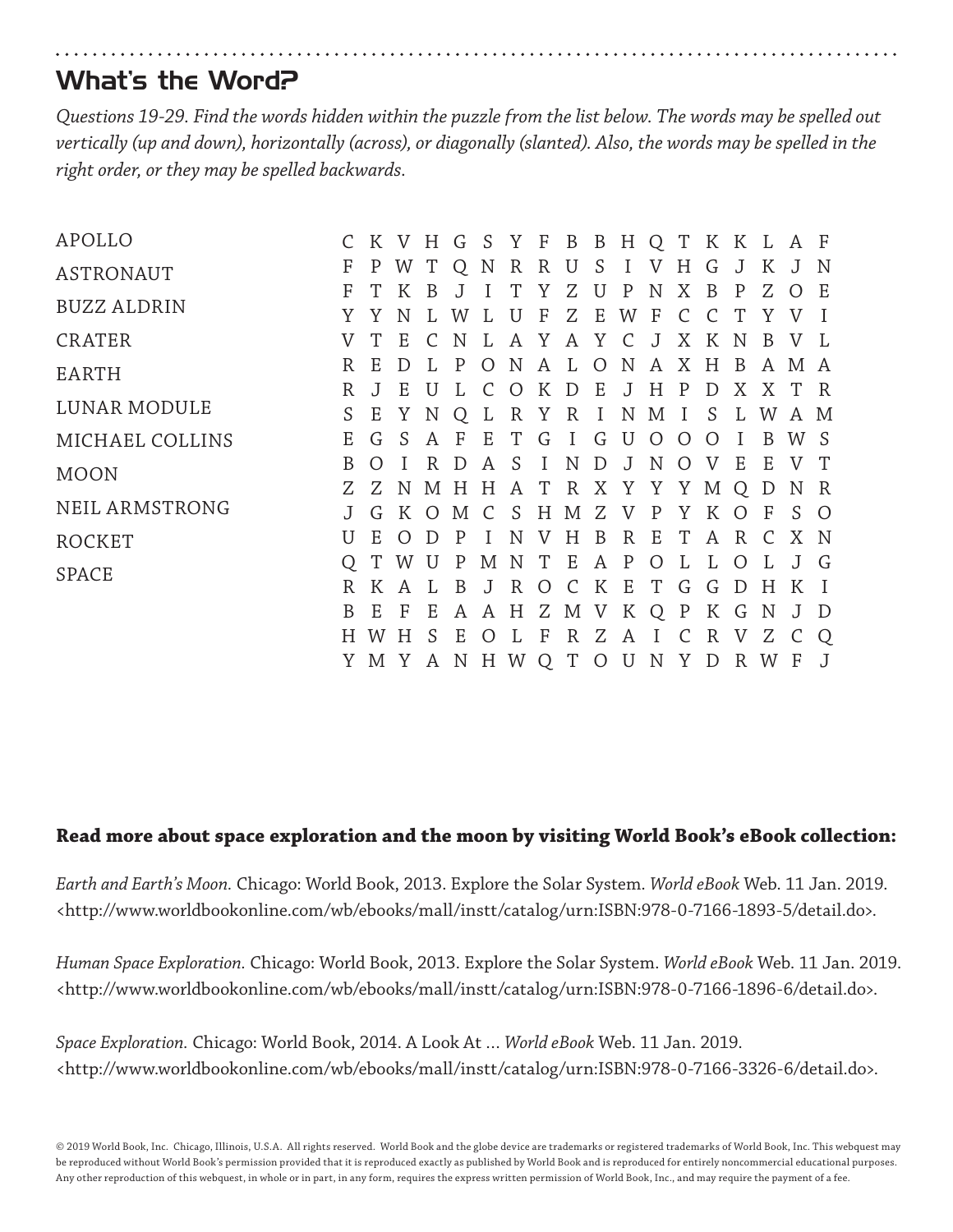# Teacher Page

#### Answers

- 1. A total of 12 astronauts landed on the moon during the Apollo program.
- 2. The Saturn V rocket was used by the Apollo program.
- 3. During the Apollo program, the astronauts collected a total of about 842 pounds (382 kilograms) of rocks and other samples.
- 4. On January 27, 1967, a fire occurred during a launch pad test, killing 3 astronauts.
- 5. The lunar module was built to take two of the astronauts to the moon's surface.
- 6. a. Apollo 11
	- b. July 20, 1969
	- c. Neil Armstrong and Buzz Aldrin
	- d. Sea of Tranquility
	- e. Michael Collins
- 7. Large, heavy spacecraft need a powerful booster rocket to launch them.
- 8. Answers will vary.
- 9. A space suit can keep an astronaut alive for six to eight hours.
- 10. Yuri Gagarin was the first human being to travel in space.
- 11. Answers will vary.
- 12. Answers will vary.
- 13. Answers will vary.
- 14. True.
- 15. True.
- 16. False. The moon is about 400 times smaller than the sun.
- 17. True.
- 18. False. Earth is not the only planet with a moon. Some of the other planets have moons, too.